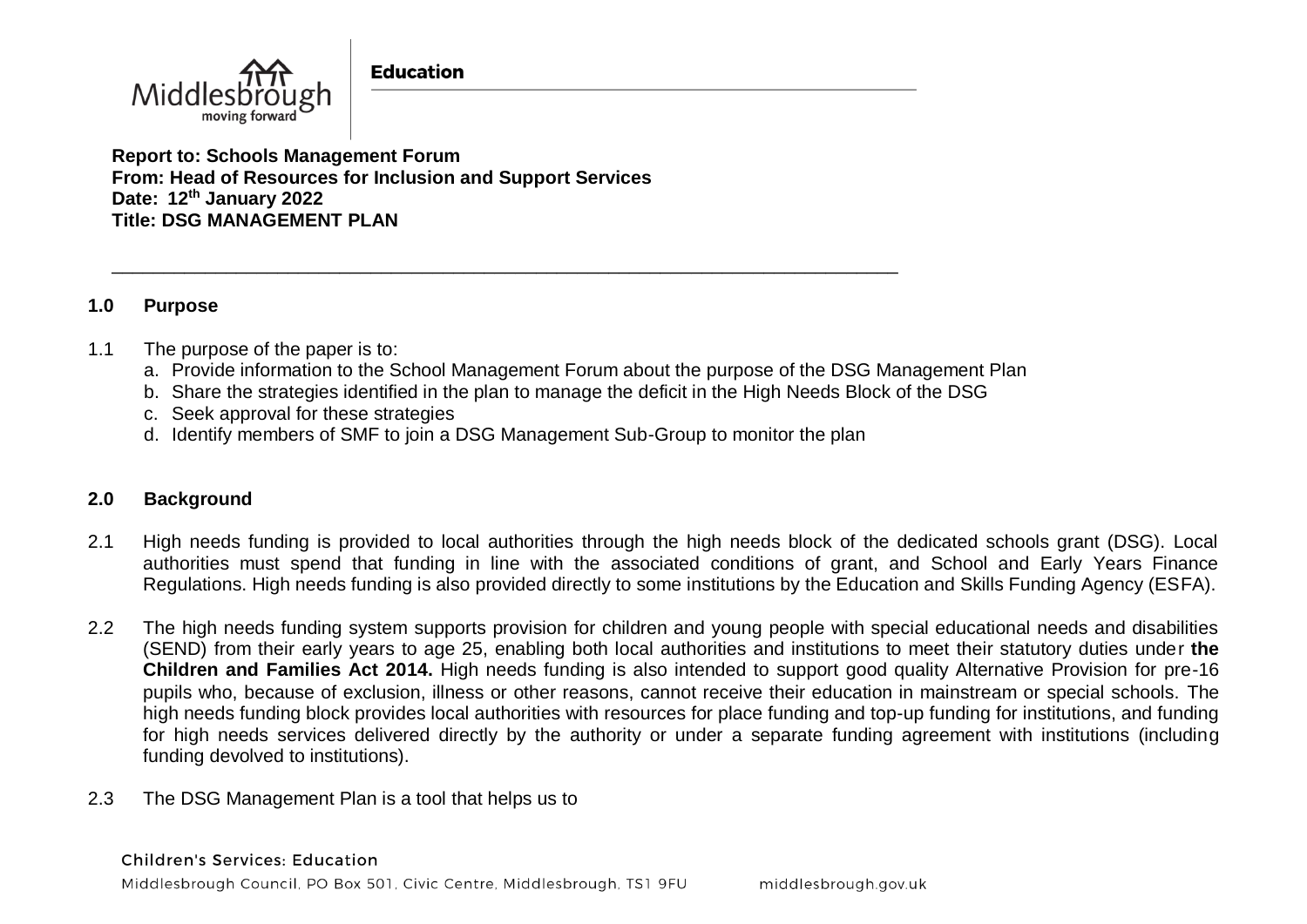- Benchmark spend areas against other Local Authorities and England averages
- Forecast future need and likely spend against that need
- Identify mitigating strategies and track the success of these

#### **3.0 Forecasts of needs to 2025**







Under 5 Age 11 to 15 Age 11 to 15 Age 11 to 15 Age 16 to 19 Age 16 to 19 Age 16 to 19 Age 16 to 19 Age 20 to 25

2018 2019 2020 2021 2022 2023 2024 2025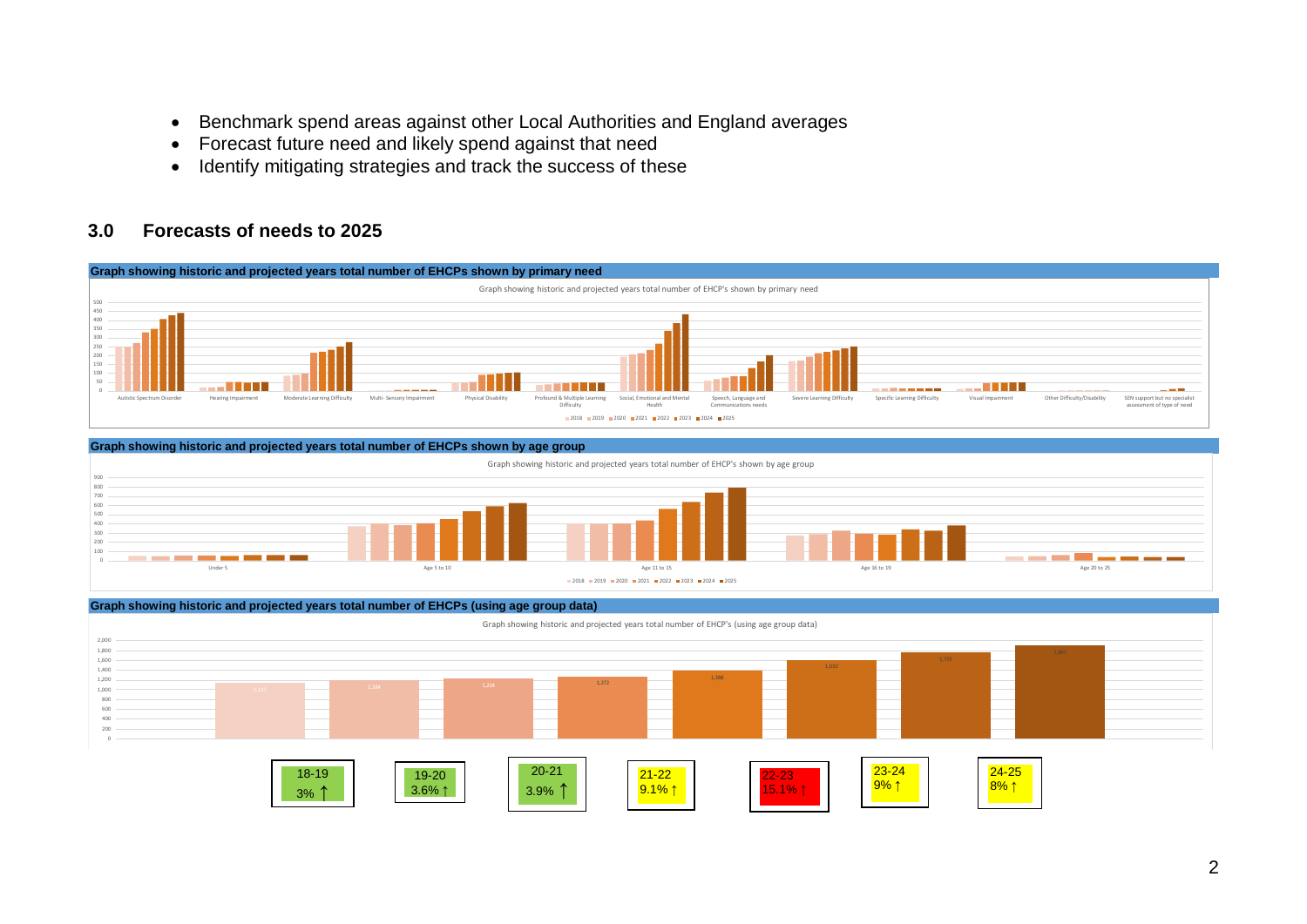- 3.1 The graphs above show the actual and forecasted trends of increases in Education, health and Care Plans based on latest referral and issue rates.
- 3.2 There has been a 9.1% increase in Education Health and Care plans this calendar year (21-22). From current referrals in the system, we see this rate will increase to 15.1% in 22-23.
- 3.3 Significant increases are expected in children and young people with Social, Emotional and Mental Health Needs (SEMH), Speech, Language and Communication Needs (SCLN), Autism Spectrum Disorders (ASD) and moderate learning difficulties (MLD).
- 3.4 The increase will be seen most prominently in the 5-16 age groups, and will be attending mainstream education.

| <b>RISK</b>                    | <b>IMPACT</b>                          | <b>MITIGATION</b>                               |  |  |  |
|--------------------------------|----------------------------------------|-------------------------------------------------|--|--|--|
| <b>KEY RISK 1.</b>             | Our ASC, SLD, PMLD and SEMH places are | Increase of places via alternative              |  |  |  |
| LACK OF CAPACITY IN SPECIALIST | constantly under pressure              | solutions                                       |  |  |  |
| <b>SETTINGS:</b>               |                                        | 1. FAIRFAX-satellite school of                  |  |  |  |
|                                |                                        | Abbey Hill Special School,                      |  |  |  |
|                                |                                        | creation of 8 Secondary                         |  |  |  |
|                                |                                        | places each year                                |  |  |  |
|                                |                                        | 2. RTMAT NURTURE GROUP                          |  |  |  |
|                                |                                        | preliminary cohort for Tees                     |  |  |  |
|                                |                                        | Valley Free School (SEMH)                       |  |  |  |
|                                |                                        | 25 places in total                              |  |  |  |
|                                |                                        | 3. Building extra capacity in                   |  |  |  |
|                                |                                        | Priory Woods-additional<br>8 <sup>8</sup>       |  |  |  |
|                                |                                        | places                                          |  |  |  |
|                                |                                        | 4. Developing assets to create                  |  |  |  |
|                                |                                        | larger primary and secondary                    |  |  |  |
|                                |                                        | provision (split site) for ASD<br>and SLD needs |  |  |  |
|                                |                                        |                                                 |  |  |  |
|                                |                                        |                                                 |  |  |  |
|                                |                                        |                                                 |  |  |  |
|                                |                                        |                                                 |  |  |  |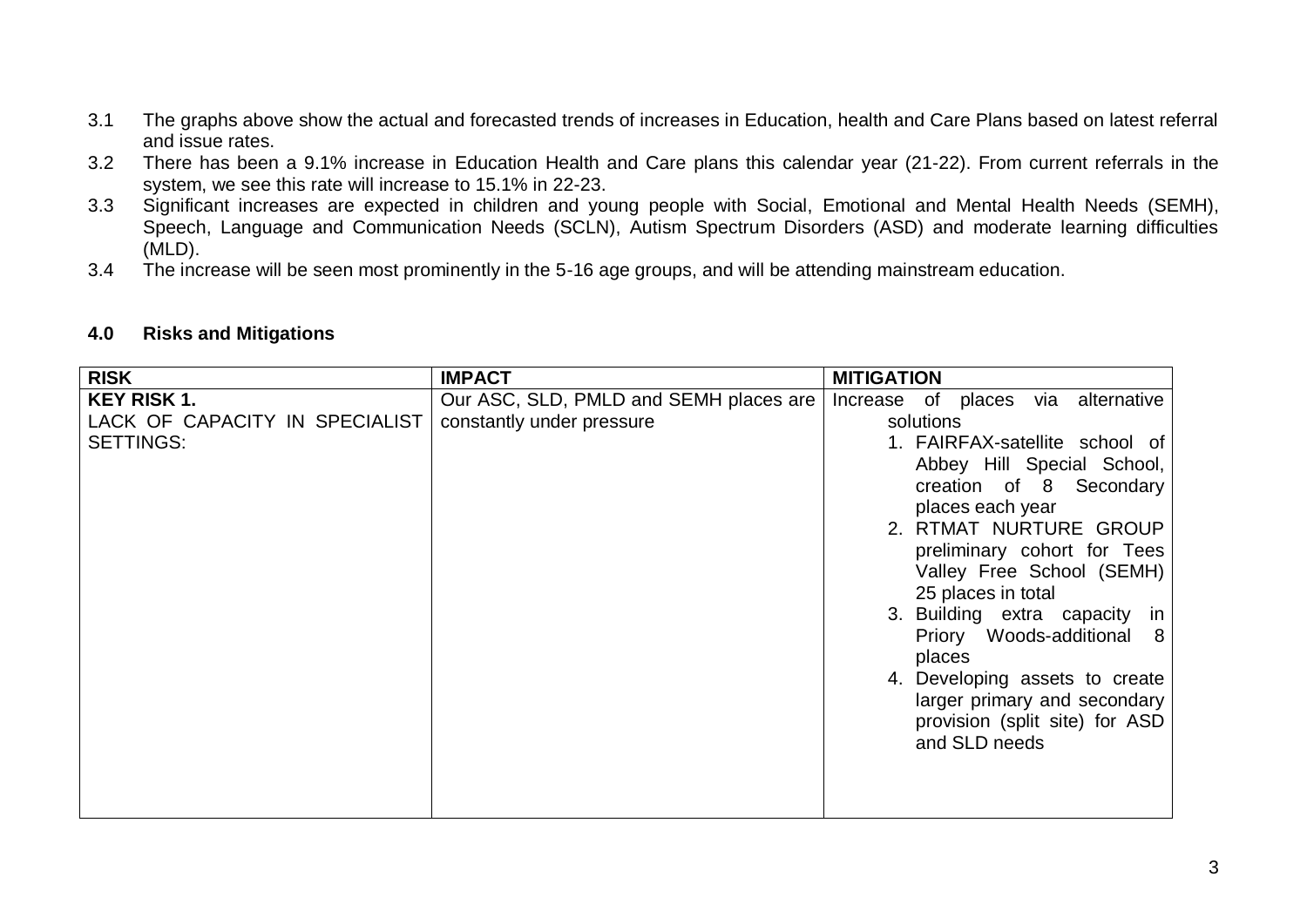| <b>RISK</b>                                                                                                       | <b>IMPACT</b>                                                                                                                                                                                                    | <b>MITIGATION</b>                                                                                                                                                                                                                                                                                   |  |  |
|-------------------------------------------------------------------------------------------------------------------|------------------------------------------------------------------------------------------------------------------------------------------------------------------------------------------------------------------|-----------------------------------------------------------------------------------------------------------------------------------------------------------------------------------------------------------------------------------------------------------------------------------------------------|--|--|
| <b>KEY RISK 2.</b><br>TRIBUNAL CHALLENGES- leading to<br>costly placements                                        | Local places created but some as yet<br>unregistered (RTMAT) which leaves us open<br>to tribunal appeal<br>• Parental choice for independent provision                                                           | 1. Working with individual settings to<br>improve engagement and reputation<br>and working with families to explore<br>options early to ensure they are<br>informed of local choices<br>2. Help required from DFE to help<br>manage tribunal risks-for example<br>registration of free school early |  |  |
| <b>KEY RISK 3</b><br>VOLUME AND COMPLEXITY OF EHC<br>AND SEN SUPPORT PLANS:                                       | complexity of needs becoming more<br>expensive to manage<br>volume of plans on upward trajectory<br>exacerbated by COVID pandemic                                                                                | 1. Work with settings to<br>identify<br>economies of scale via central<br>services and inclusion strategies<br>2. Review funding model to deliver<br>stability and robust resource, retain<br>experienced staff that can manage<br>complexity                                                       |  |  |
| <b>KEY RISK 4</b><br><b>MOVERS IN V MOVERS OUT</b>                                                                | • movers into LA 50% more than movers out                                                                                                                                                                        | As above                                                                                                                                                                                                                                                                                            |  |  |
| <b>KEY RISK 5</b><br><b>DOUBLING OF PERMANENT</b><br><b>EXCLUSIONS FOLLOWING LIFTING</b><br>OF COVID RESTRICTIONS | Rate is double 2020<br>Coincides with the<br>relaxation of<br>in schools (September<br>restrictions<br>2021)<br>Usually<br>one-off<br>tolerance<br>zero<br>behaviours, knives, drugs, violence<br>and aggression | 1. URGENT work with head teachers to<br>understand trend<br>2. URGENT deployment of resources<br>to respond to demand<br>3. Roll-out of inclusion and outreach<br>model already in pipeline for January<br>2022                                                                                     |  |  |
| <b>KEY RISK 6</b>                                                                                                 | • £130,000 FOR NEW RADIO AID<br><b>RECEIVERS FOR DEAF CHILDREN</b>                                                                                                                                               | • Negotiation with suppliers and joint<br>commissioning<br>with<br>Health<br>and<br><b>Social Care</b>                                                                                                                                                                                              |  |  |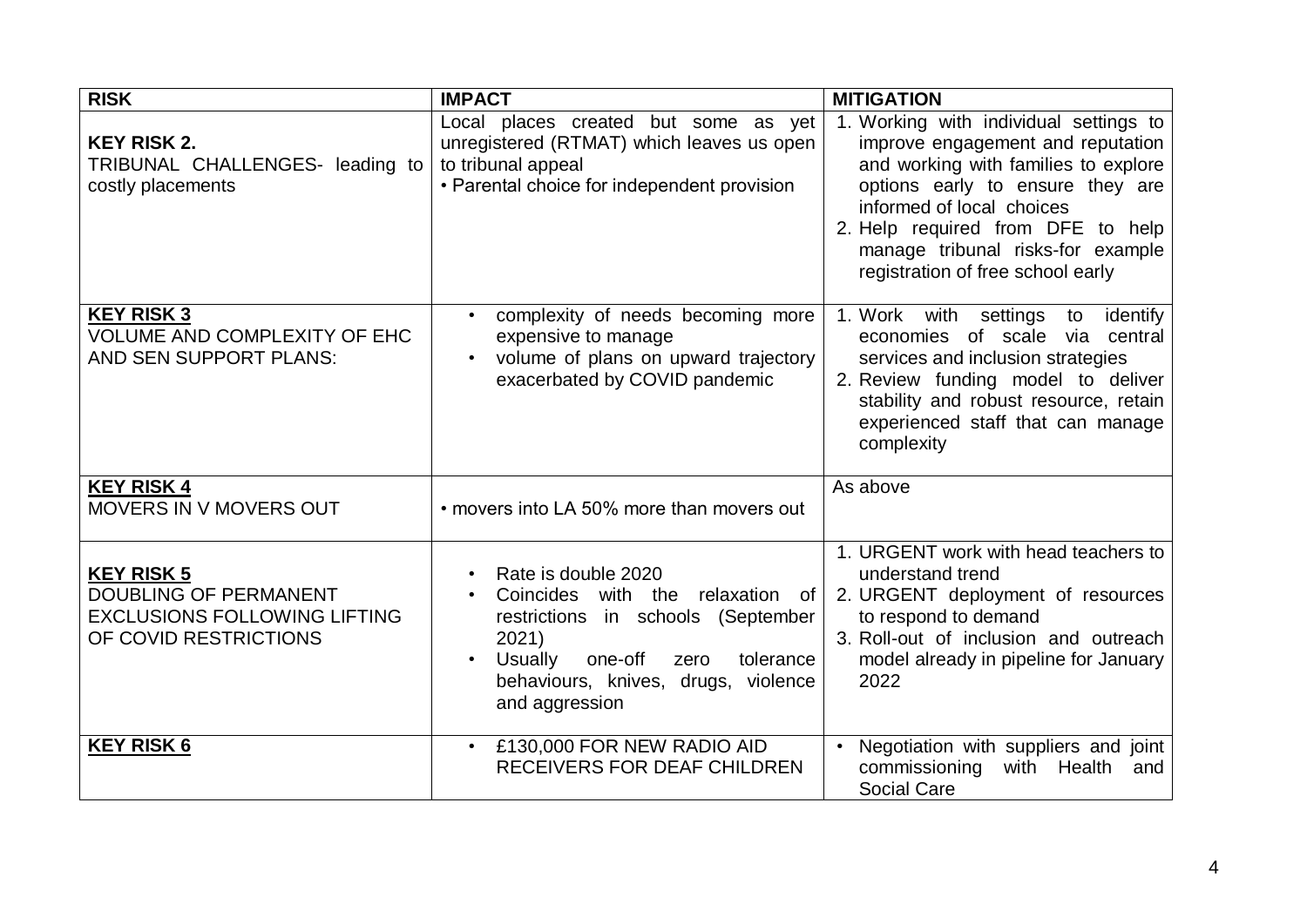# **5.0 Financial Impact**

5.1 Using current funding models, mitigation for increases in need will impact the following cost areas:

| Area<br><b>of</b> | Mainstream           | Special        | Resource     | Alternative and | Post 16    | Independent | Total       |
|-------------------|----------------------|----------------|--------------|-----------------|------------|-------------|-------------|
| Spend             | High<br><b>Needs</b> | <b>Schools</b> | <b>Bases</b> | Hospital        |            | Sector      |             |
|                   | Matrix               |                |              | Provision       |            |             |             |
| 2021-22           | £1,500,000           | £13,577,359    | £3,839,000   | £3,929,999      | £1,997,742 | £3,666,696  | £28,510,796 |
| $22 - 23$         | £1,620,000           | £15,336,417    | £4,589,000   | £5,656,550      | £2,139,039 | £3,370,250  | £32,711,256 |
| 23-24             | £2,170,800           | £16,165,823    | £4,589,000   | £4,405,155      | £2,162,913 | £3,457,910  | £32,951,601 |
| 24-25             | £2,713,500           | £17,017,356    | £4,589,000   | £4,431,752      | £2,203,805 | £3,128,374  | £34,083,787 |

- 5.2 This takes into account the additional needs identified for young people at risk of and permanently excluded.
- 5.3 Unmitigated, these costs will escalate considerably in the independent sector (up to 68%) and lack of specialist places will place an even greater pressure on mainstream settings to manage more complex needs.

|                                        | 2018-19 | 2019-20     | 2020-21 | 2021-22 | 2022-23 |
|----------------------------------------|---------|-------------|---------|---------|---------|
|                                        | £,000s  | £,000s      | £,000s  | £,000s  | £,000s  |
| Planned DSG position (surplus)/deficit | £1,683  | E2.<br>.782 | £3,291  | £4,295  | £4,341  |

**6.0 Strategies to manage EHCP demand and pressures on inclusion**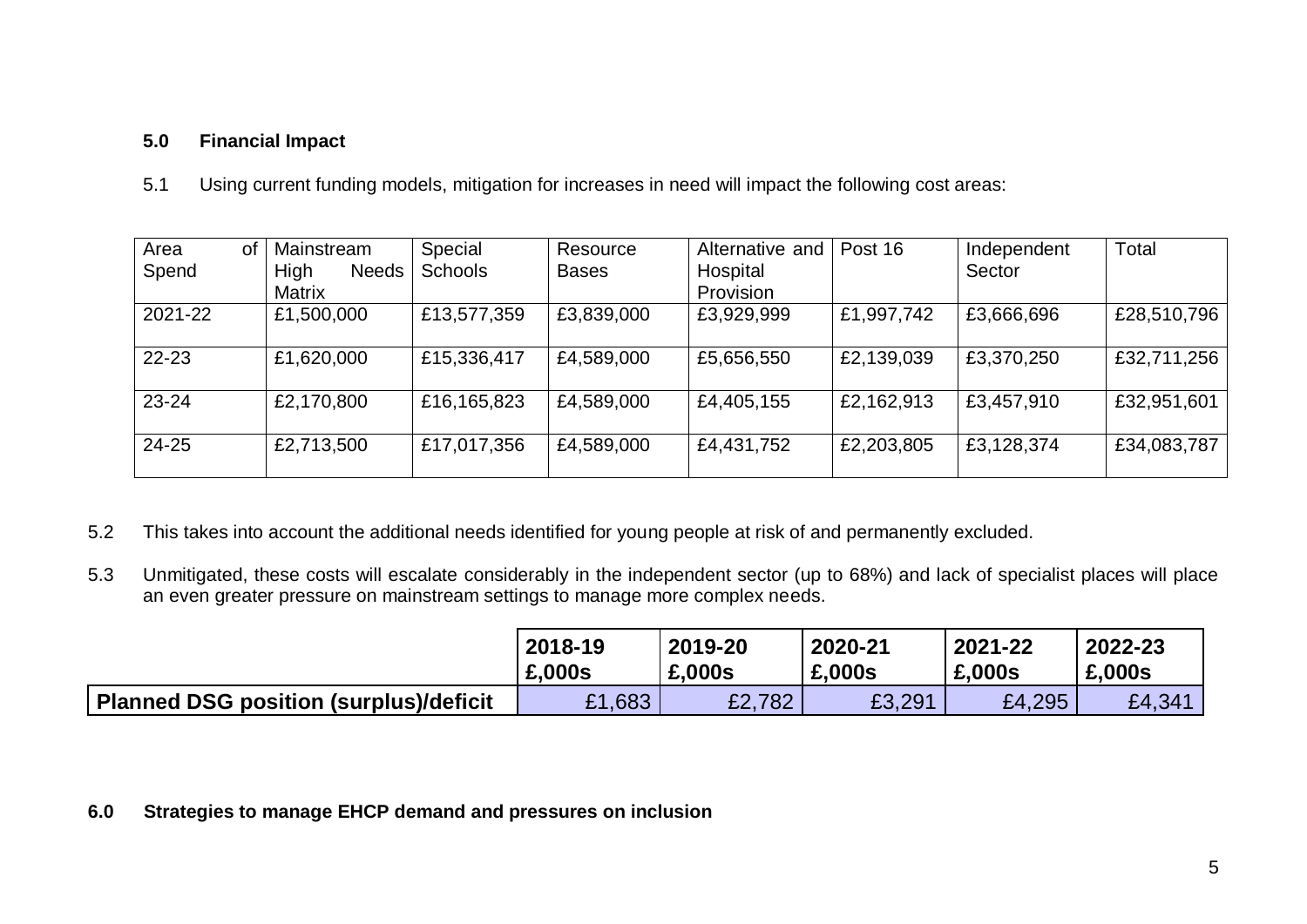- 6.1 A "whole system" approach to workforce development
	- 6.1.1 We are undertaking a full programme of data-led and consultation informed review of all CPD made available to schools to address the following trends:
		- School requests for support with ASD and SEMH, creation of specialist teaching and outreach support posts
		- Speech and Language deficits
		- Team around the school model

This includes outreach specialists in areas of need, specialist teachers and a full cycle of training that goes beyond "awareness", programme currently being developed cross agency via Workforce Development Workstream action plan being updated, reports to SEND Strategic Group

- 6.2 Our Inclusion model seeks to reduce exclusion and reduce inappropriate EHCP referrals via Early Intervention. Inclusion and Outreach begins in Early Years, supporting settings with strategies to develop inclusive SEN practice and prevent cases from requiring more specialist support in later years. This is due to be expanded to cover all age ranges more comprehensively in the next academic year. The expansion is based on consultation with 50 schools in the town, identifying the support they require to improve SEND and Inclusion practice for all children in mainstream. We also seek to diversify Alternative Education so that mainstream schools are able to offer alternative curriculum models for young people who need this.
- 6.3 For 20-25 age range, Middlesbrough has a growing Supported Internship programme, and following this most plans cease. We see the programme as an acceleration of support into adulthood, including employment pathways and will be extending this programme to include entrepreneurship opportunities over the next 2 years. Plan for Young People aged 20-25 have been a focus for supporting into routes to work and ceasing plans where no longer required.

## **7.0 Benchmarking**

7.1 The DSG Management Plan benchmarks outturns against other local authority areas. This benchmarking tells us that in Middlesbrough, our costs per head for mainstream and special school costs are higher than the England average, however, our spend per head for independent provision is considerably lower than the England average. This is a single year benchmark for 19- 20 outturn which is currently the only data available.